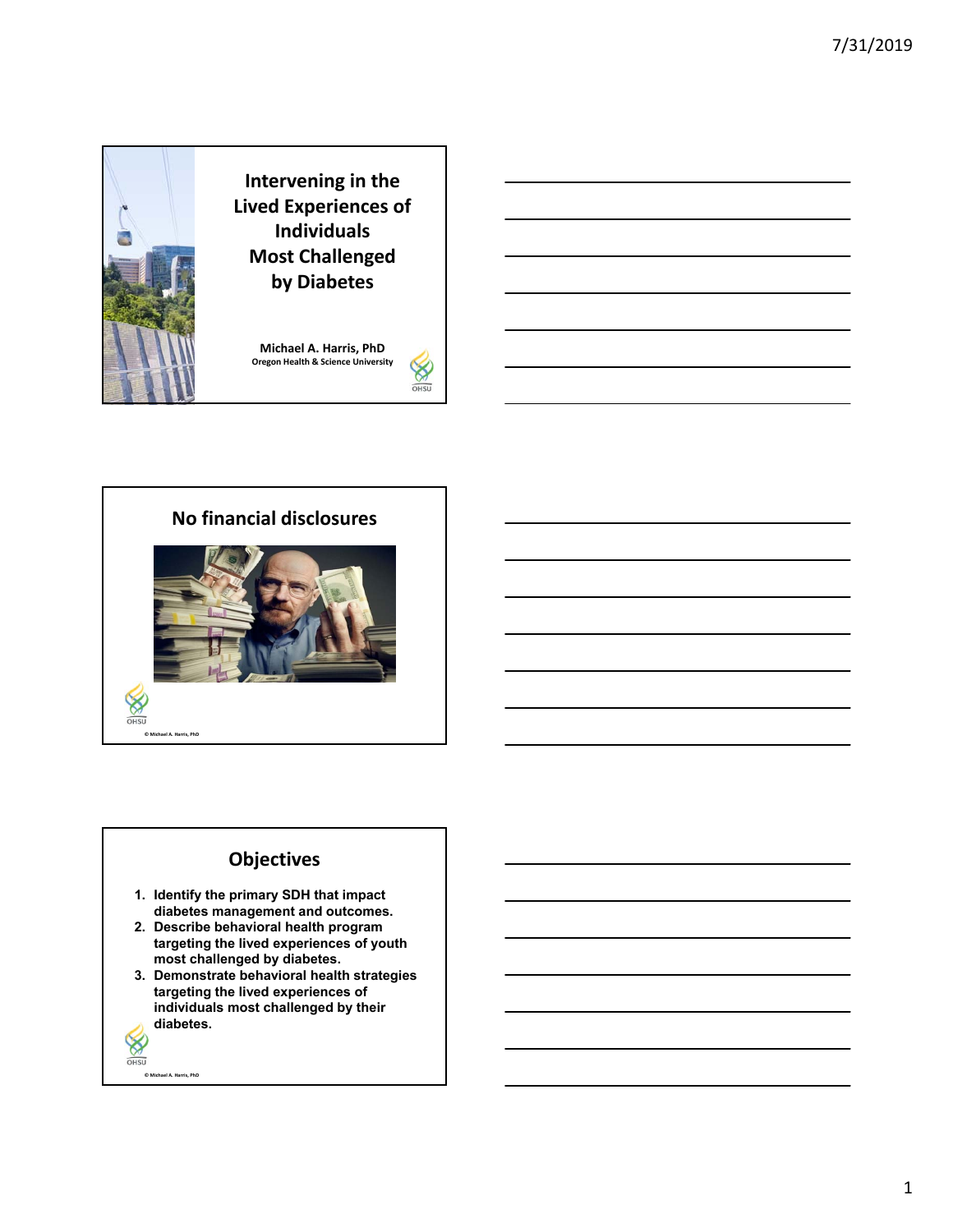

# **What Were We Up Against?**

• **10-day course**

**© Michael A. Harris, PhD**

 $OHSU$ 

• **56% stopped by 3rd day** • **82% stopped by 9th day**



Bergman AB, Werner RJ: *NEJM* 268: 1334-1338, 1963

## **What Are We Up Against?**

- **Maintaining exercise 10% to 80%.**
- **Oral agents 36% to 93%.**
- **Insulin 64%.**

 $\otimes$ OHSU

• **Statins 87% in first 3 months down to 50% 6 months and onward.**



**© Michael A. Harris, PhD** Garcia-Perez et al: *Diab Ther* 4: 175-194, 2013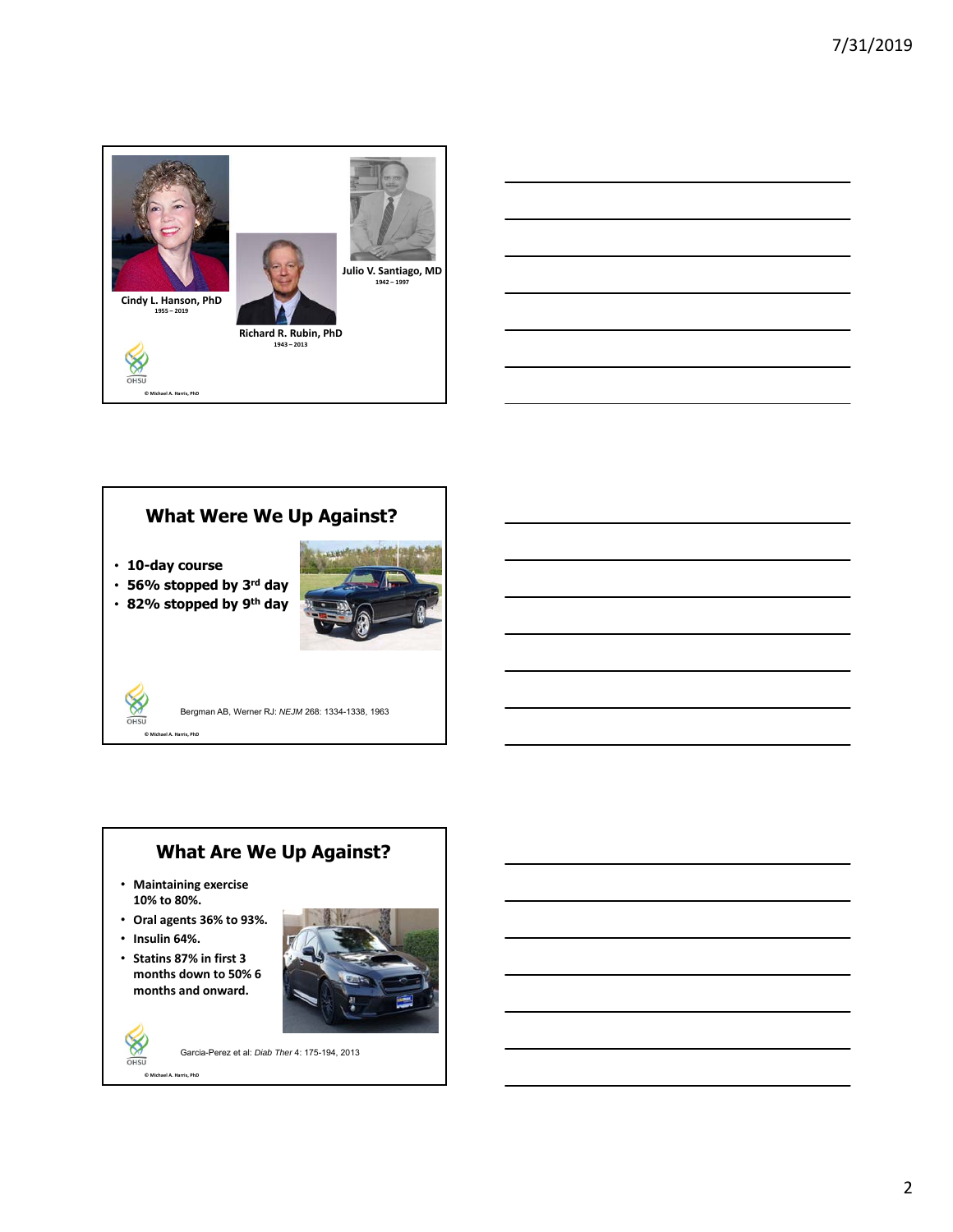





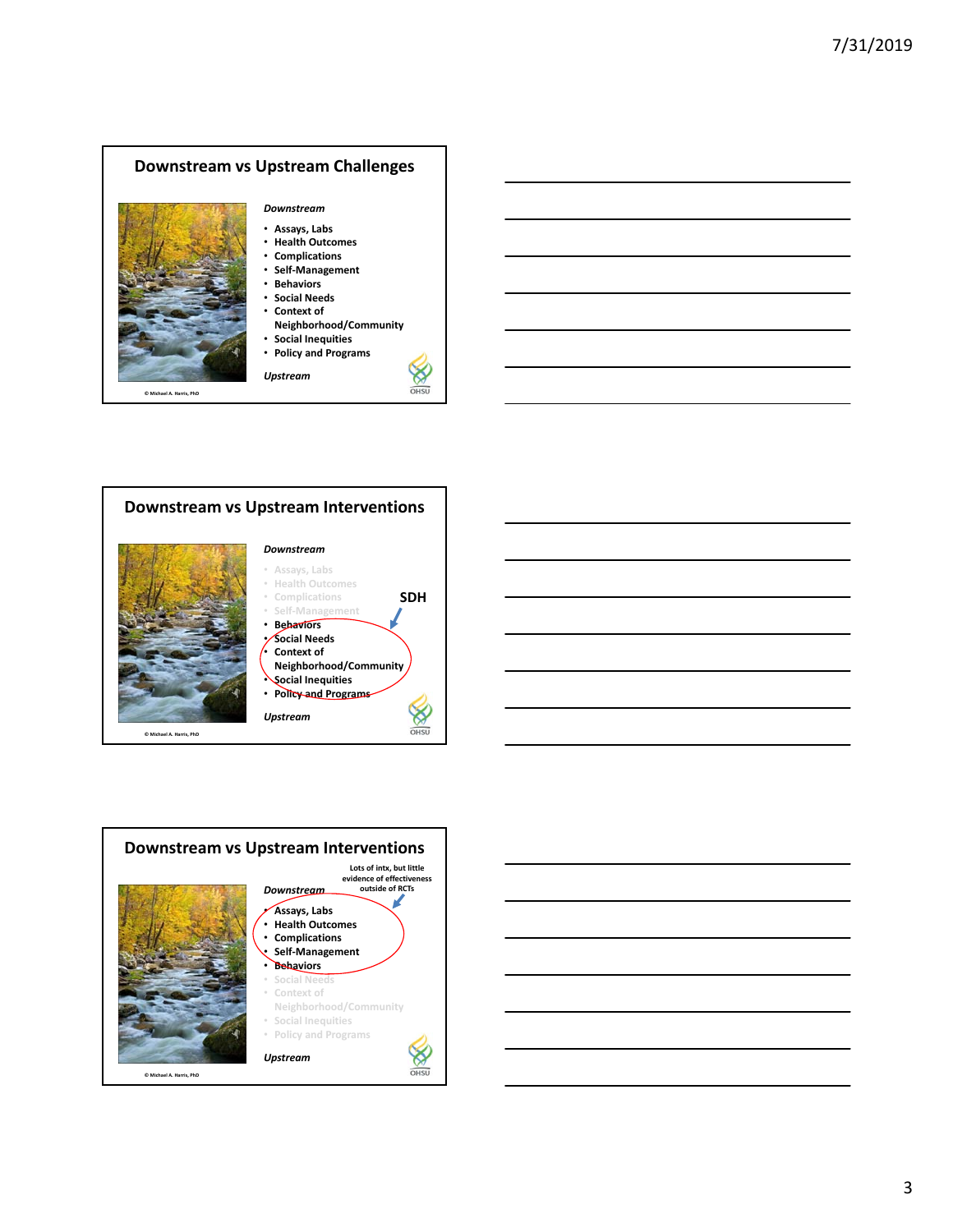







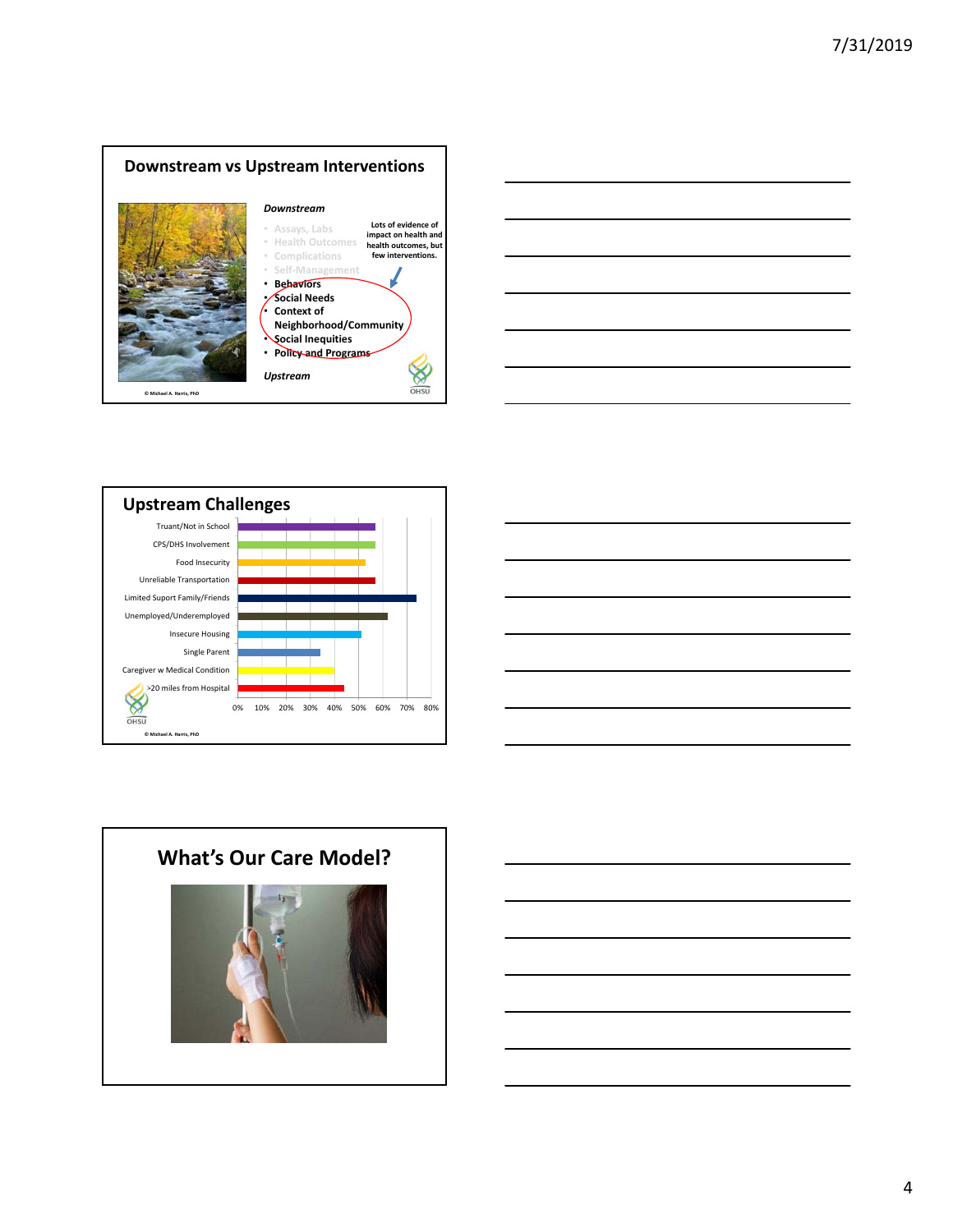









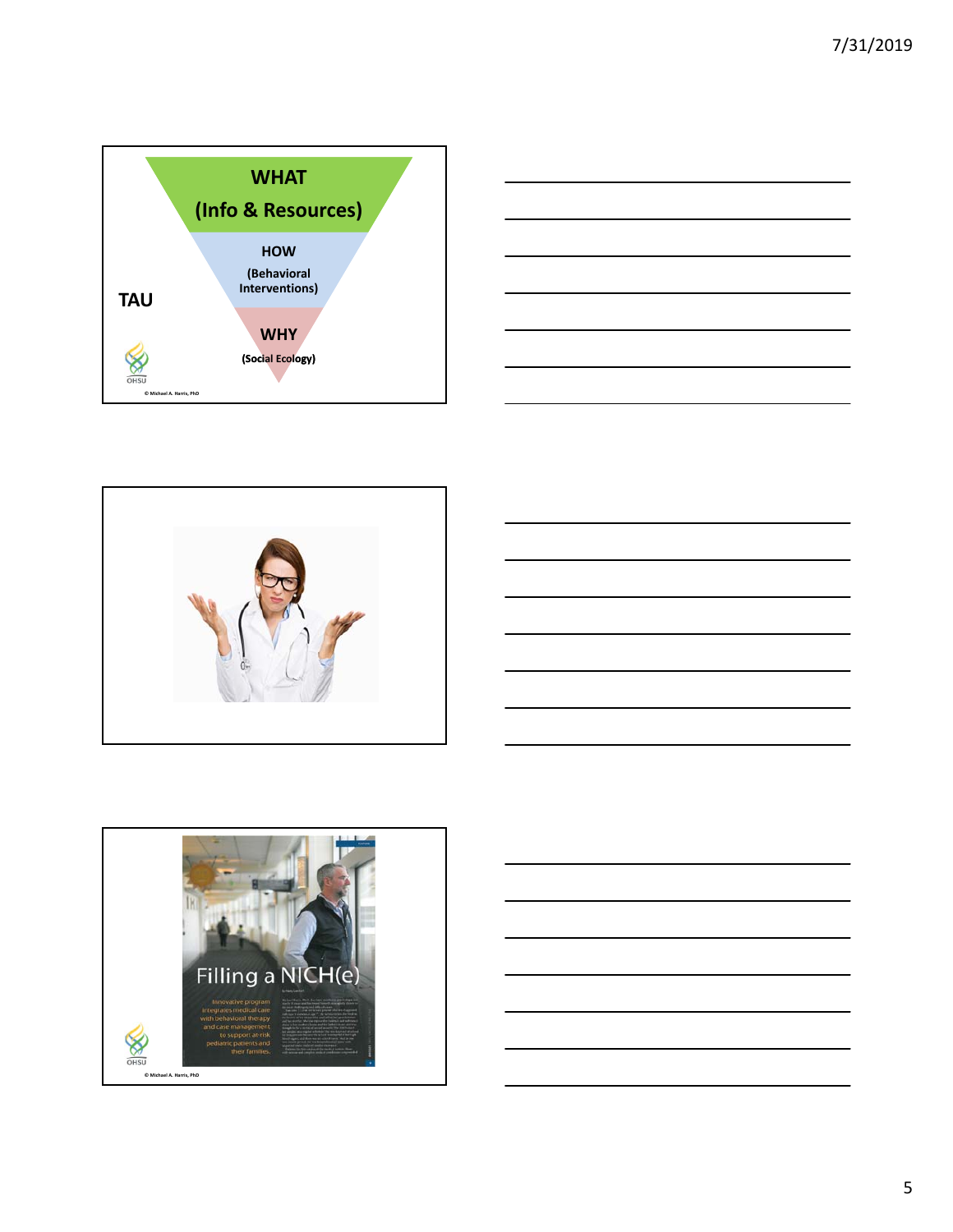









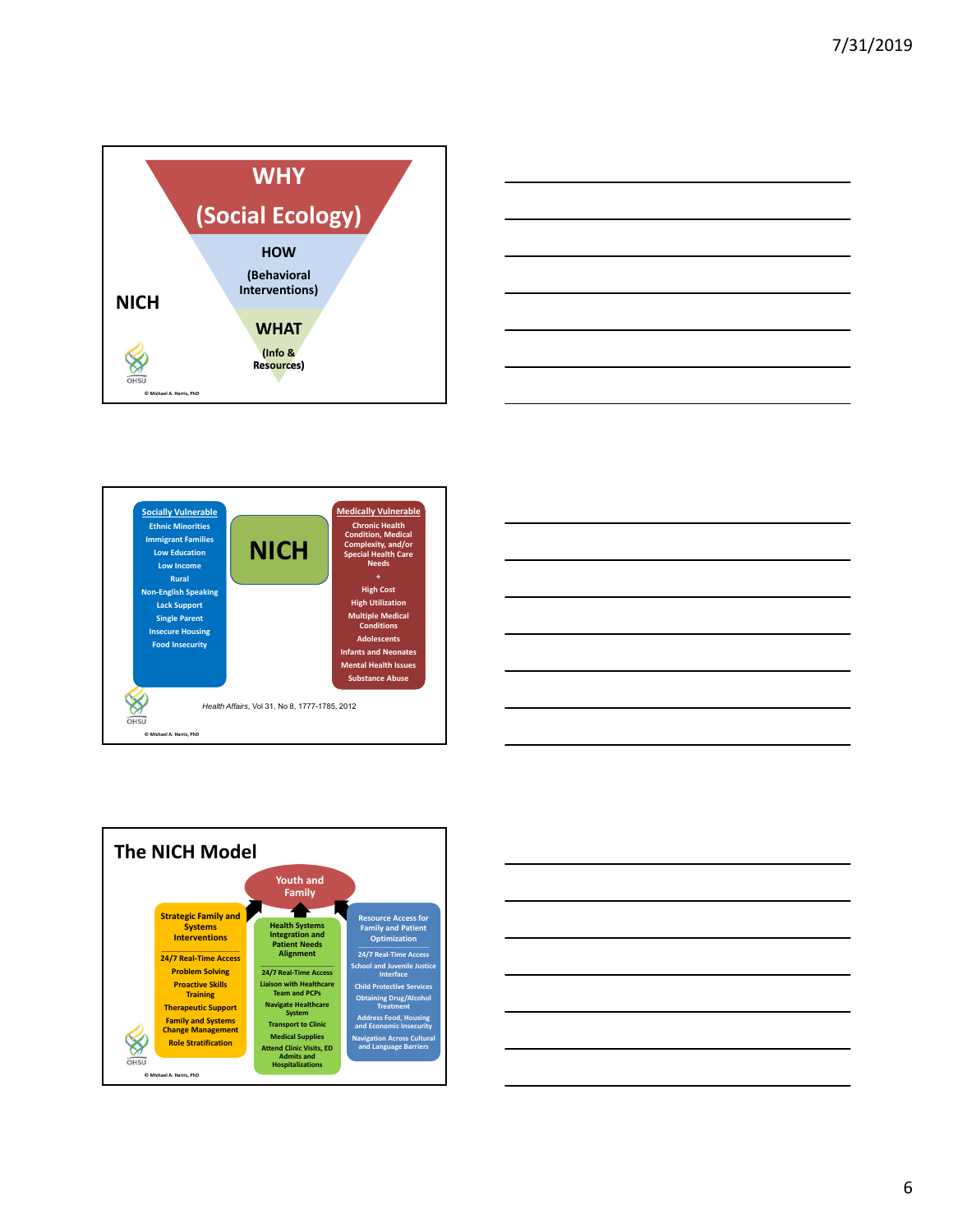







|                 | <b>Patient</b> | <b>YR Before NICH</b> | <b>YR During NICH</b> | <b>Difference</b> |
|-----------------|----------------|-----------------------|-----------------------|-------------------|
| Pt1             |                | \$14,694              | \$1,165               | \$13,529          |
| Pt <sub>2</sub> |                | \$12,632              | \$2,799               | \$9,833           |
| Pt <sub>3</sub> |                | \$5,210               | \$2,207               | \$3,003           |
| Pt4             |                | \$25,469              | \$6,239               | \$19,230          |
| Pt5             |                | \$58,294              | \$26,380              | \$31,914          |
| Pt <sub>6</sub> |                | \$4,741               | \$265                 | \$4,476           |
| Pt7             |                | \$14,175              | \$498                 | \$13,677          |
| Pt8             |                | \$16,357              | \$1,586               | \$14,771          |
|                 | <b>Total</b>   | \$151.572             | \$41.139              | \$110.433         |
|                 | Avg            | \$18,946              | \$5,142               | \$13,804          |

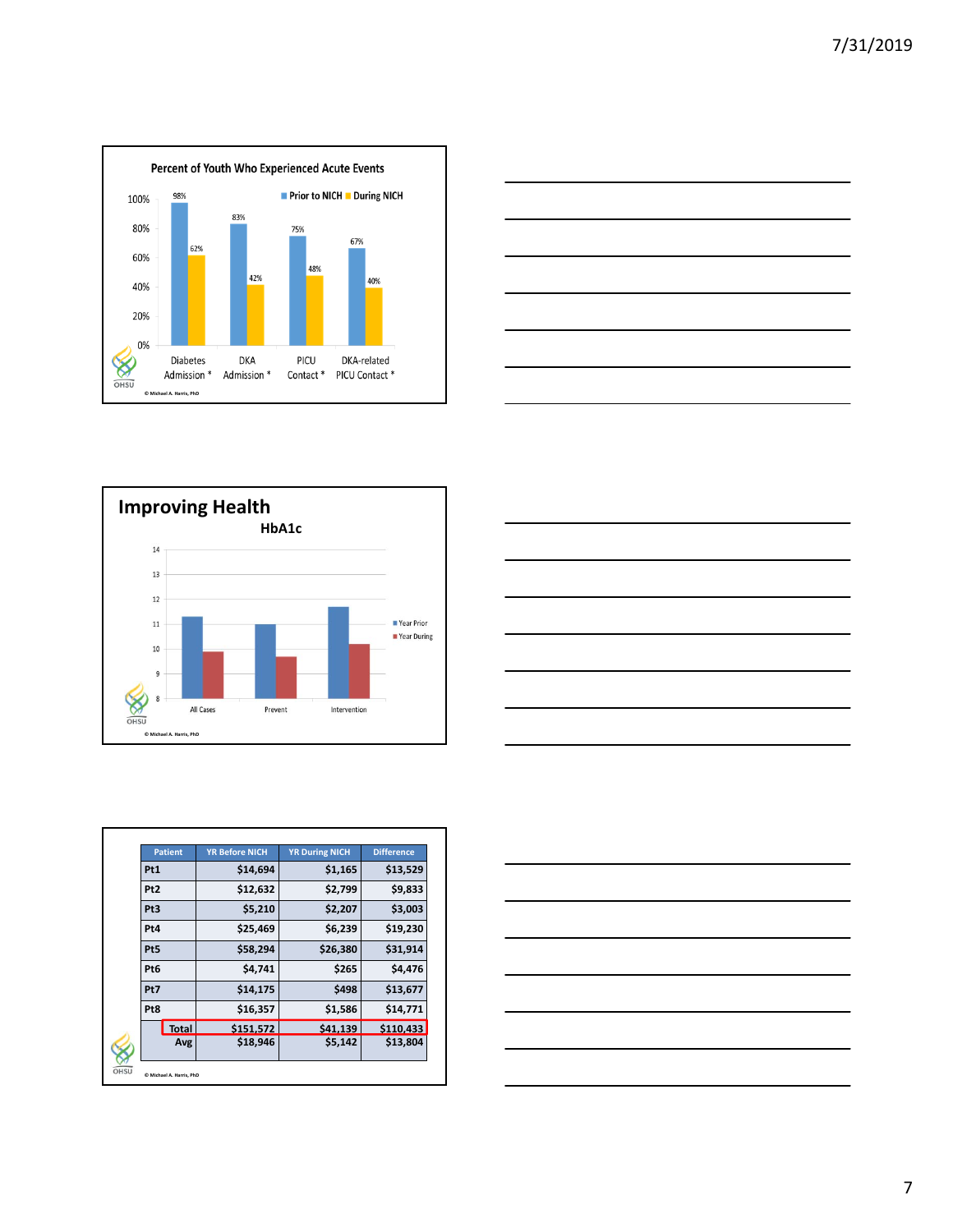#### **Downstream Interventions for Upstream Challenges** *Downstream* • **Assays, Labs** • **Health Outcomes**

- **Complications**
	- **Self‐Management** • **Behaviors**
	- **Social Needs**
	- **Context of**

*Upstream*

**Neighborhood/Community**

℅ OHSU

- **Social Inequities**
- **Policy and Programs**

**© Michael A. Harris, PhD**





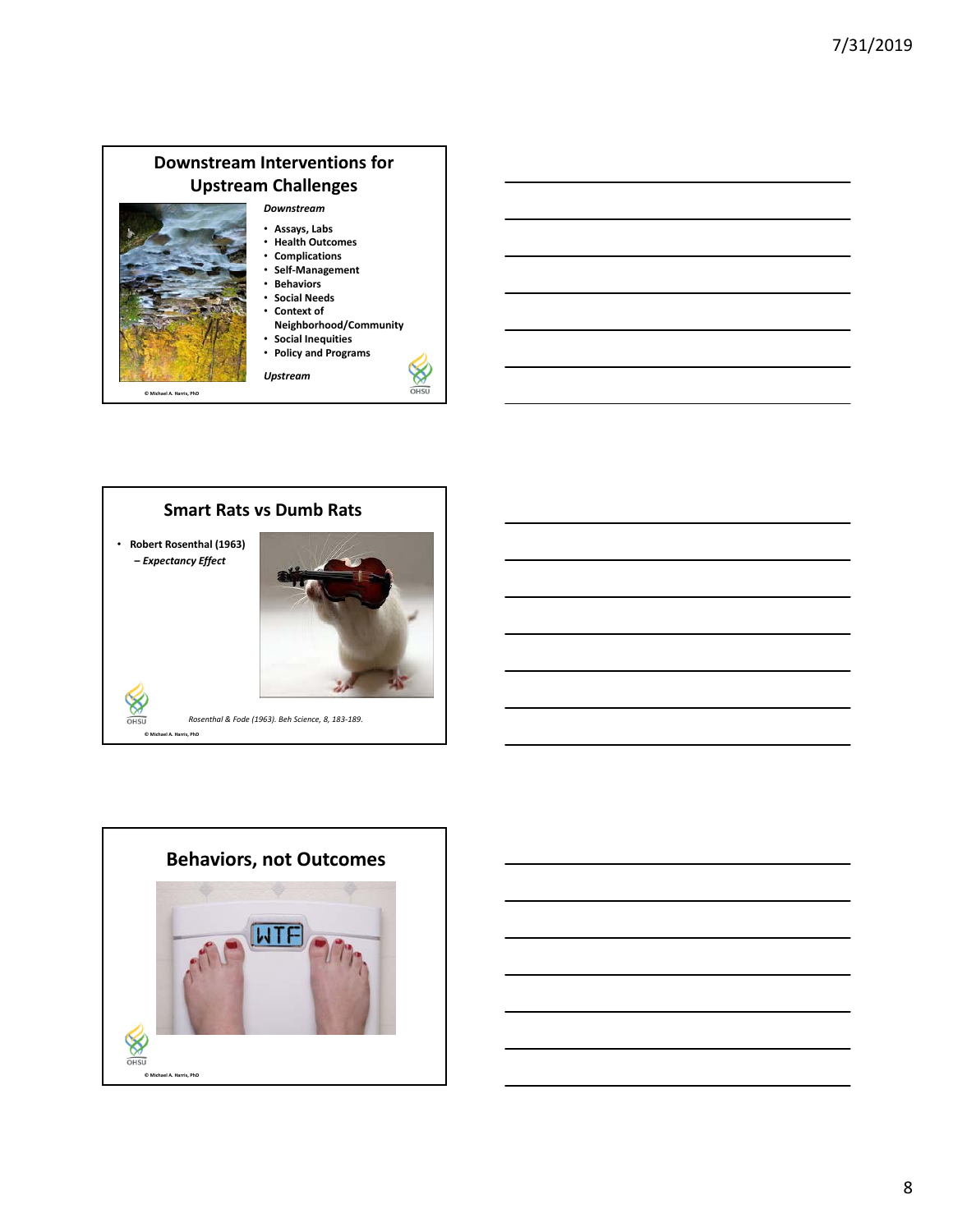









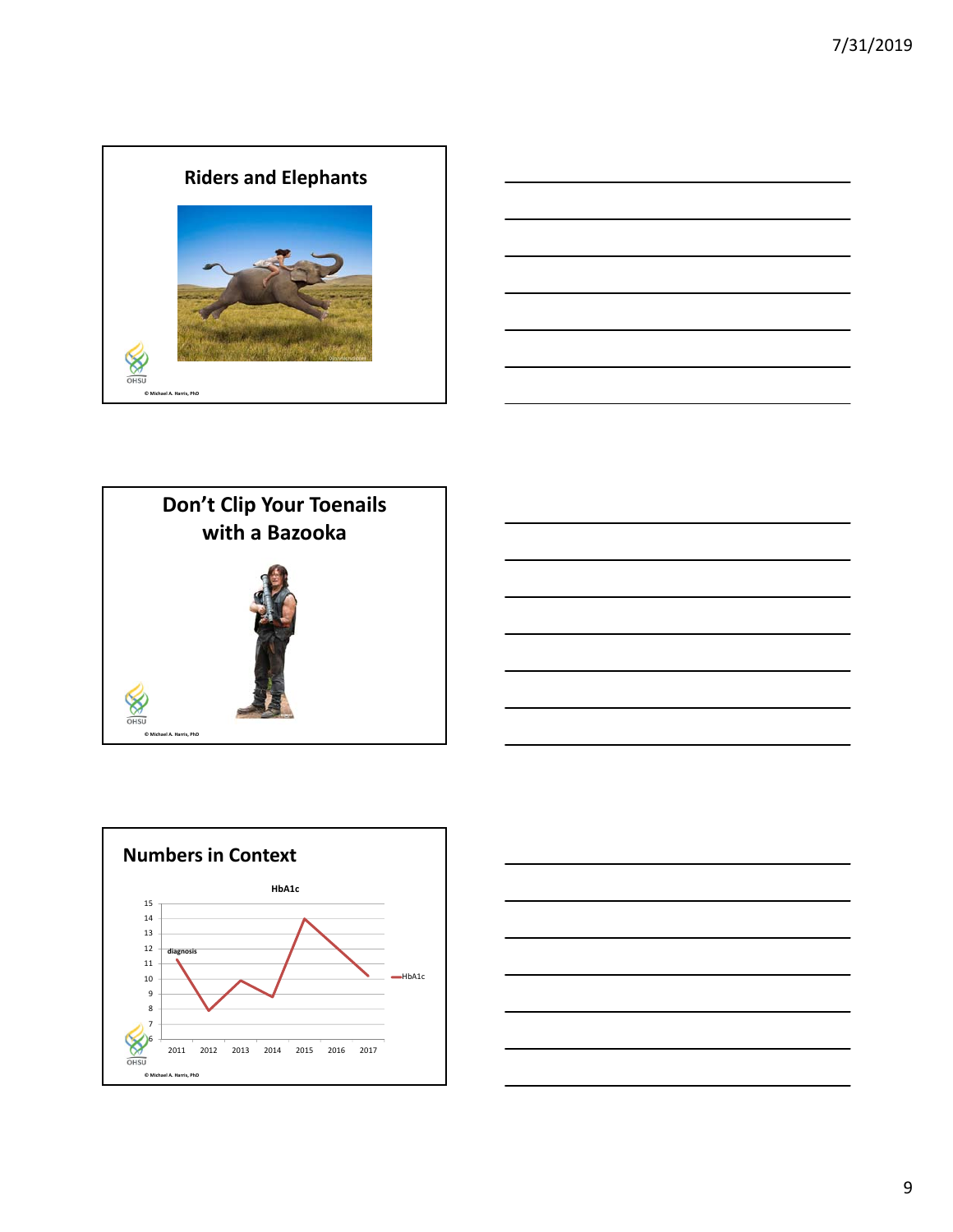





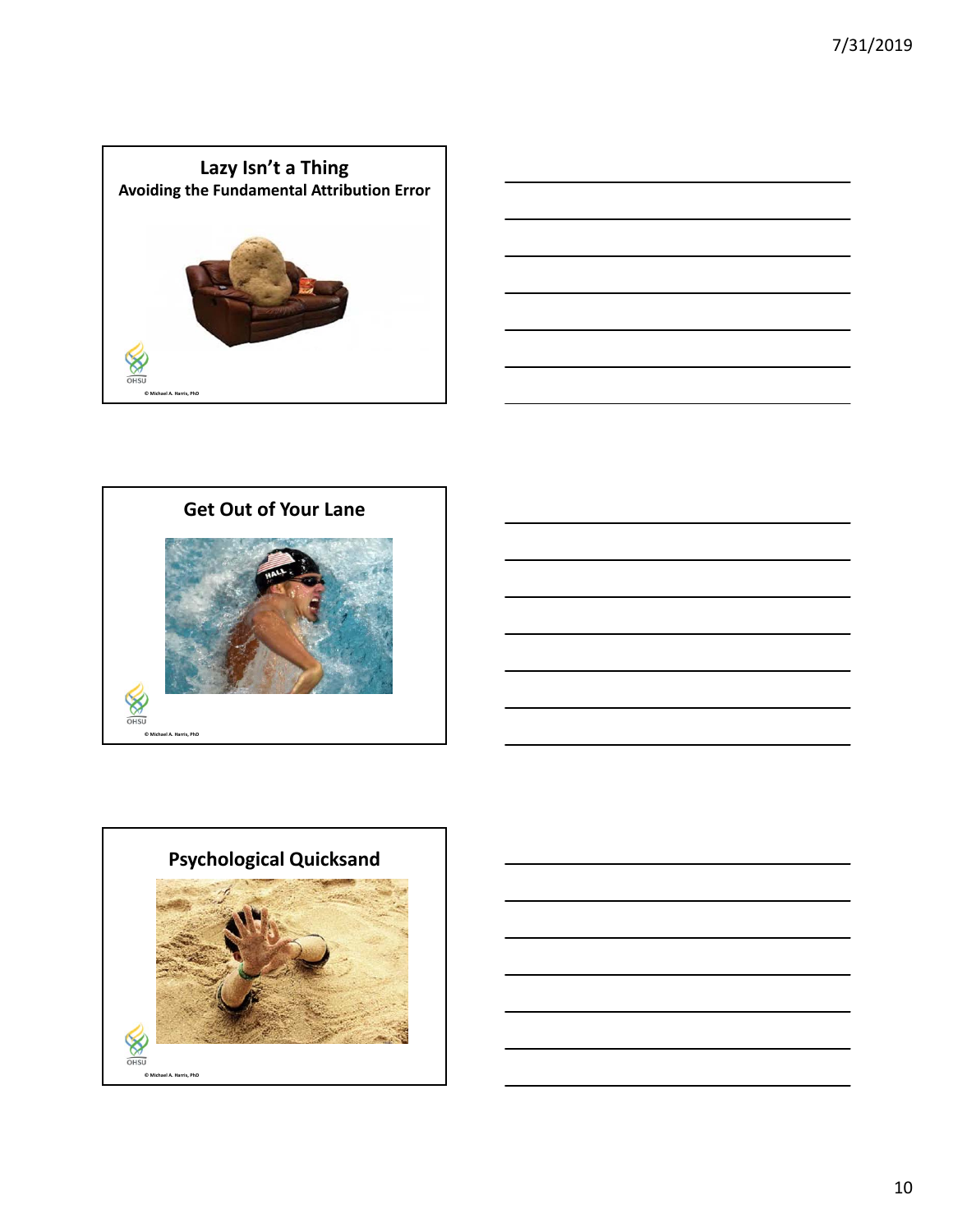### **Challenges**

- **Few are focused on the most challenging and most vulnerable.**
- **Little research on interventions targeting social factors that impact health.**
- **Tension between the scientific rigor and clinical care.**
- **Healthcare is delivered in silos.**
- **Healthcare is focused on costs (volume v value).**
- **Interventions continue to be medically focused.**
- **Default of using the least intensive interventions for our most challenging and socially complex.**
- **Instability in healthcare reform and healthcare environment.**

OHSU **© Michael A. Harris, PhD**

 $\otimes$ 

#### **Challenges**

- **Few are focused on the most challenging and most vulnerable.**
- **Little research on interventions targeting social factors that impact health.**
- **Tension between the scientific rigor and clinical care.**
- **Healthcare is delivered in silos.**
- **Healthcare is focused on costs (volume v value).**
- **Interventions continue to be medically focused.**
- **Default of using the least intensive interventions for our most challenging and socially complex.**
- **Instability in healthcare reform and healthcare environment.**

OHSU **© Michael A. Harris, PhD**

#### **Challenges**

- **Few are focused on the most challenging and most vulnerable.**
- **Little research on interventions targeting social factors that impact health.**
- **Tension between the scientific rigor and clinical care.**
- **Healthcare is delivered in silos.**
- **Healthcare is focused on costs (volume v value).**
- **Interventions continue to be medically focused.**
- **Default of using the least intensive interventions for our most challenging and socially complex.**

 $\otimes$ OHSU • **Instability in healthcare reform and healthcare environment.**

**© Michael A. Harris, PhD**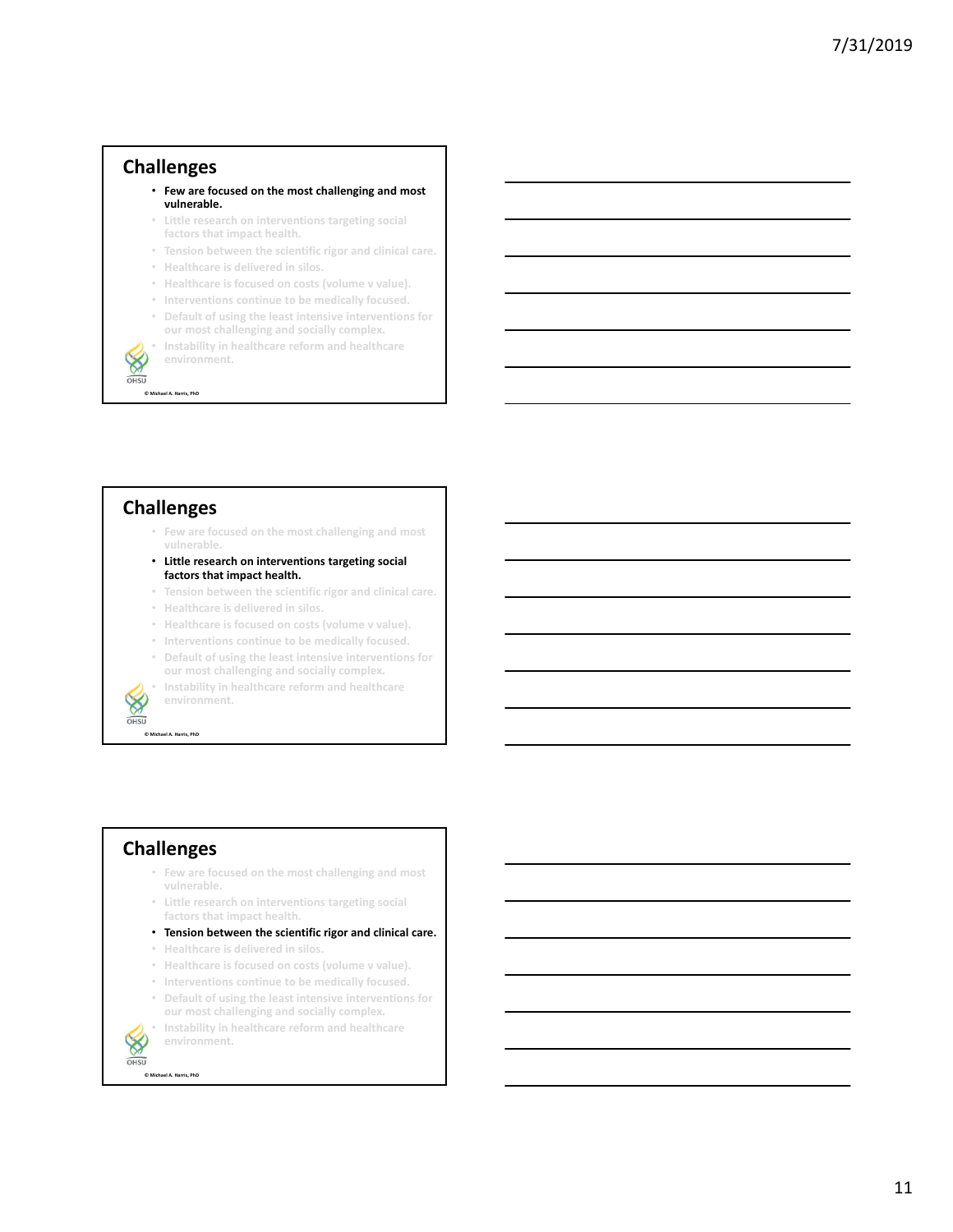#### **Challenges**

- **Few are focused on the most challenging and most vulnerable.**
- **Little research on interventions targeting social factors that impact health.**
- **Tension between the scientific rigor and clinical care.**
- **Healthcare is delivered in silos.**
- **Healthcare is focused on costs (volume v value).**
- **Interventions continue to be medically focused.**
- **Default of using the least intensive interventions for our most challenging and socially complex.**
- **Instability in healthcare reform and healthcare environment.**

OHSU **© Michael A. Harris, PhD**

 $\otimes$ 

#### **Challenges**

- **Few are focused on the most challenging and most vulnerable.**
- **Little research on interventions targeting social factors that impact health.**
- **Tension between the scientific rigor and clinical care**
- **Healthcare is delivered in silos.**
- **Healthcare is focused on costs (volume v value).**
- **Interventions continue to be medically focused.**
- **Default of using the least intensive interventions for our most challenging and socially complex.**
- **Instability in healthcare reform and healthcare environment.**

 $OHSU$ **© Michael A. Harris, PhD**

#### **Challenges**

- **Few are focused on the most challenging and most vulnerable.**
- **Little research on interventions targeting social factors that impact health.**
- **Tension between the scientific rigor and clinical care.**
- **Healthcare is delivered in silos.**
- **Healthcare is focused on costs (volume v value).**
- **Interventions continue to be medically focused.**
- **Default of using the least intensive interventions for our most challenging and socially complex.**

 $\otimes$ OHSU

**© Michael A. Harris, PhD**

• **Instability in healthcare reform and healthcare environment.**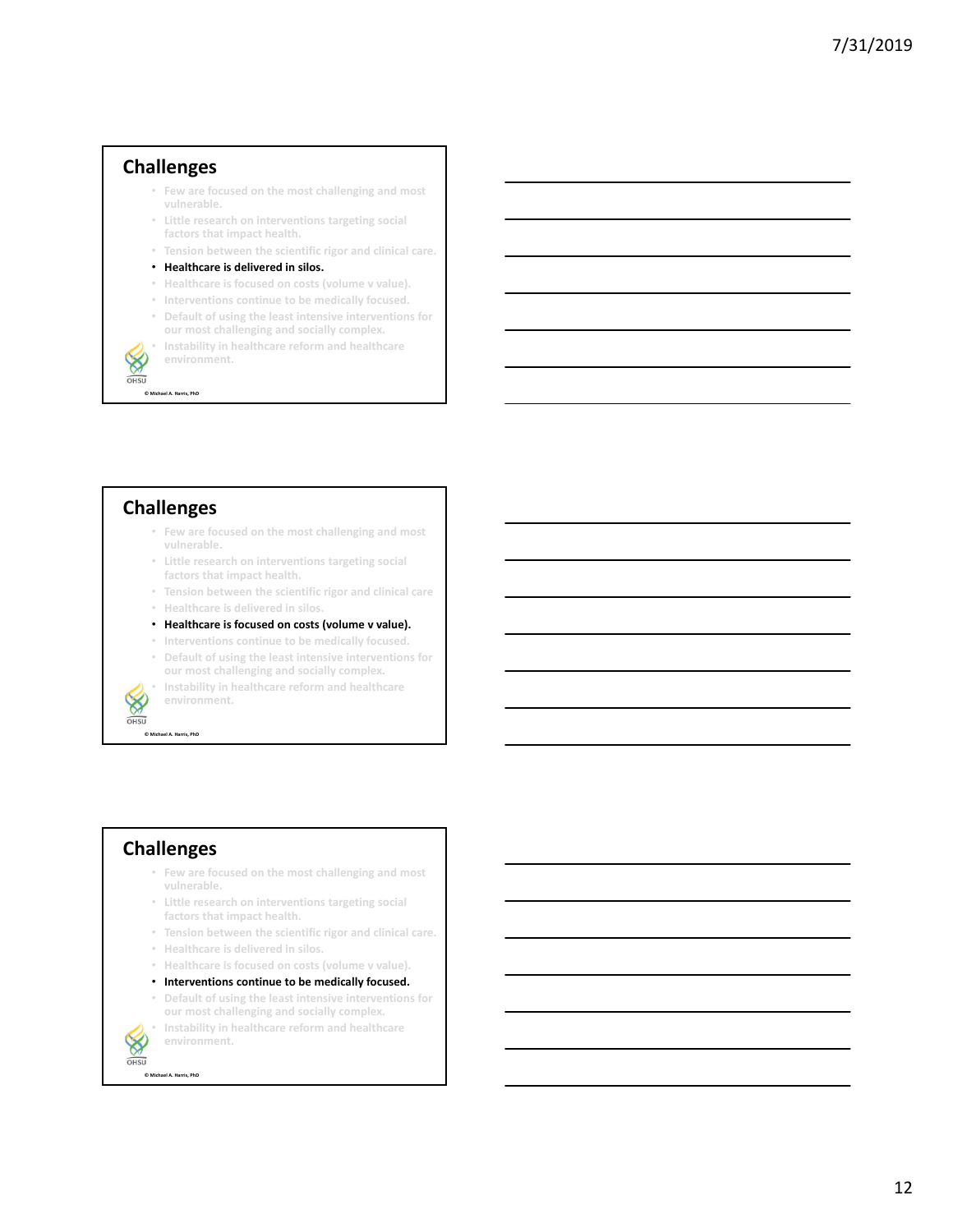#### **Challenges**

- **Few are focused on the most challenging and most vulnerable.**
- **Little research on interventions targeting social factors that impact health.**
- **Tension between the scientific rigor and clinical care.**
- **Healthcare is delivered in silos.**
- **Healthcare is focused on costs (volume v value).**
- **Interventions continue to be medically focused.**
- **Default of using the least intensive interventions for our most challenging and socially complex.**

• **Instability in healthcare reform and healthcare environment.**

OHSU **© Michael A. Harris, PhD**

 $\otimes$ 

## **Challenges**

- **Few are focused on the most challenging and most vulnerable.**
- **Little research on interventions targeting social factors that impact health.**
- **Tension between the scientific rigor and clinical care.**
- **Healthcare is delivered in silos.**
- **Healthcare is focused on costs (volume v value).**
- **Interventions continue to be medically focused.**
- **Default of using the least intensive interventions for our most challenging and socially complex.**
- **Instability in healthcare reform and our current healthcare environment.**



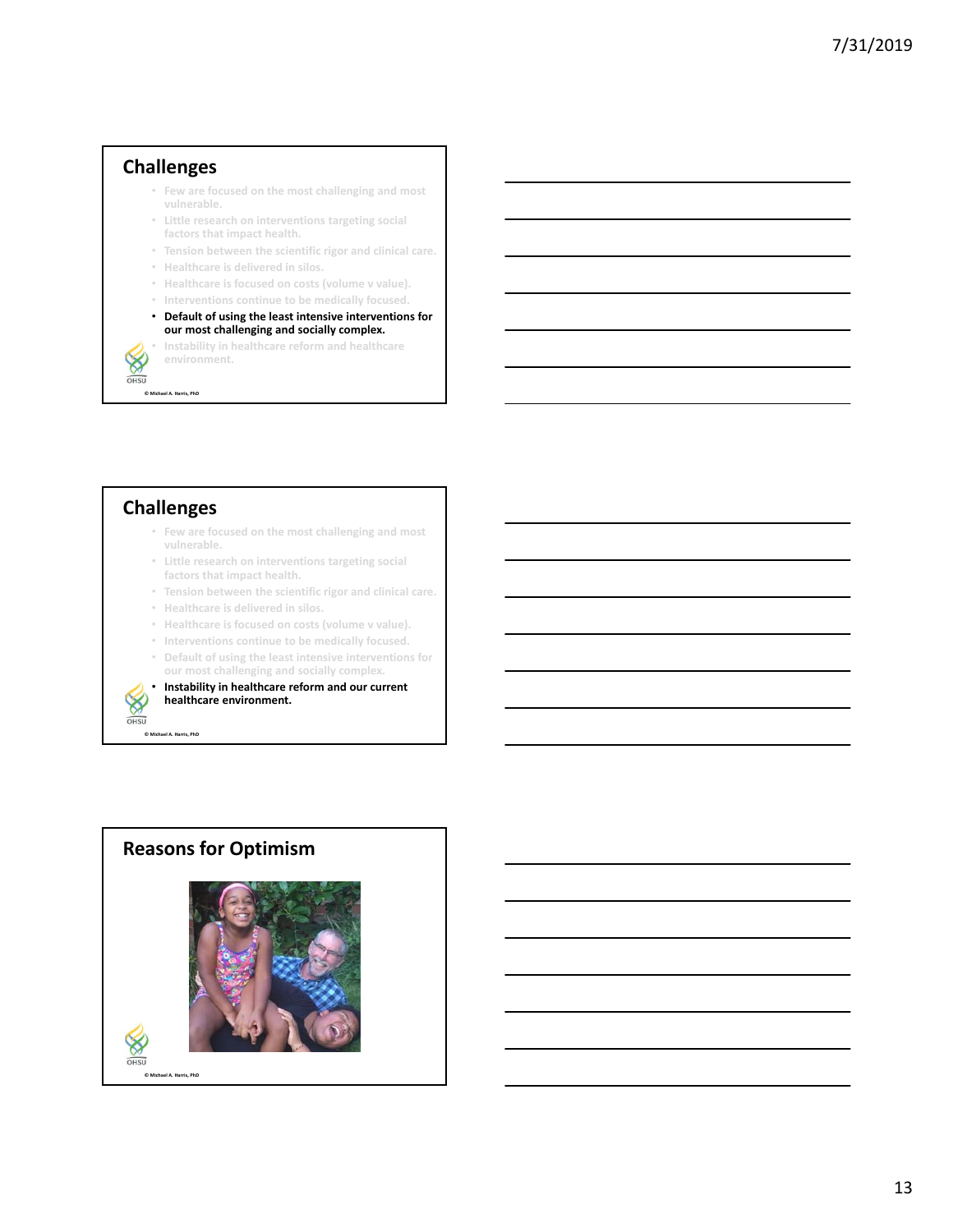Social Risk Factors and Equity in Medicare Payment Melinda B. Buntin, Ph.D., and John Z. Ayanian, M.D., M.P.P.

*" . . . presents criteria for determining these factors and addresses methods of promoting fairness for providers while also maintaining or enhancing incentives to improve care for disadvantaged patients. "*

### **Call to Action**

**© Michael A. Harris, PhD**

₩  $OHSU$ 

**© Michael A. Harris, PhD**

X OHSU

- **Practice matching care plan with SDHs.**
- **Everyone can be a Smart Rat.**
- **Focus on behaviors, not outcomes.**
- **Feed the elephant.**
- **Always review outcomes in context.**
- **Context drives behavior.**
- **Dare to provide what patients need, not just what defines you as a professional.**
- **Remember that to not fight is counterintuitive.**